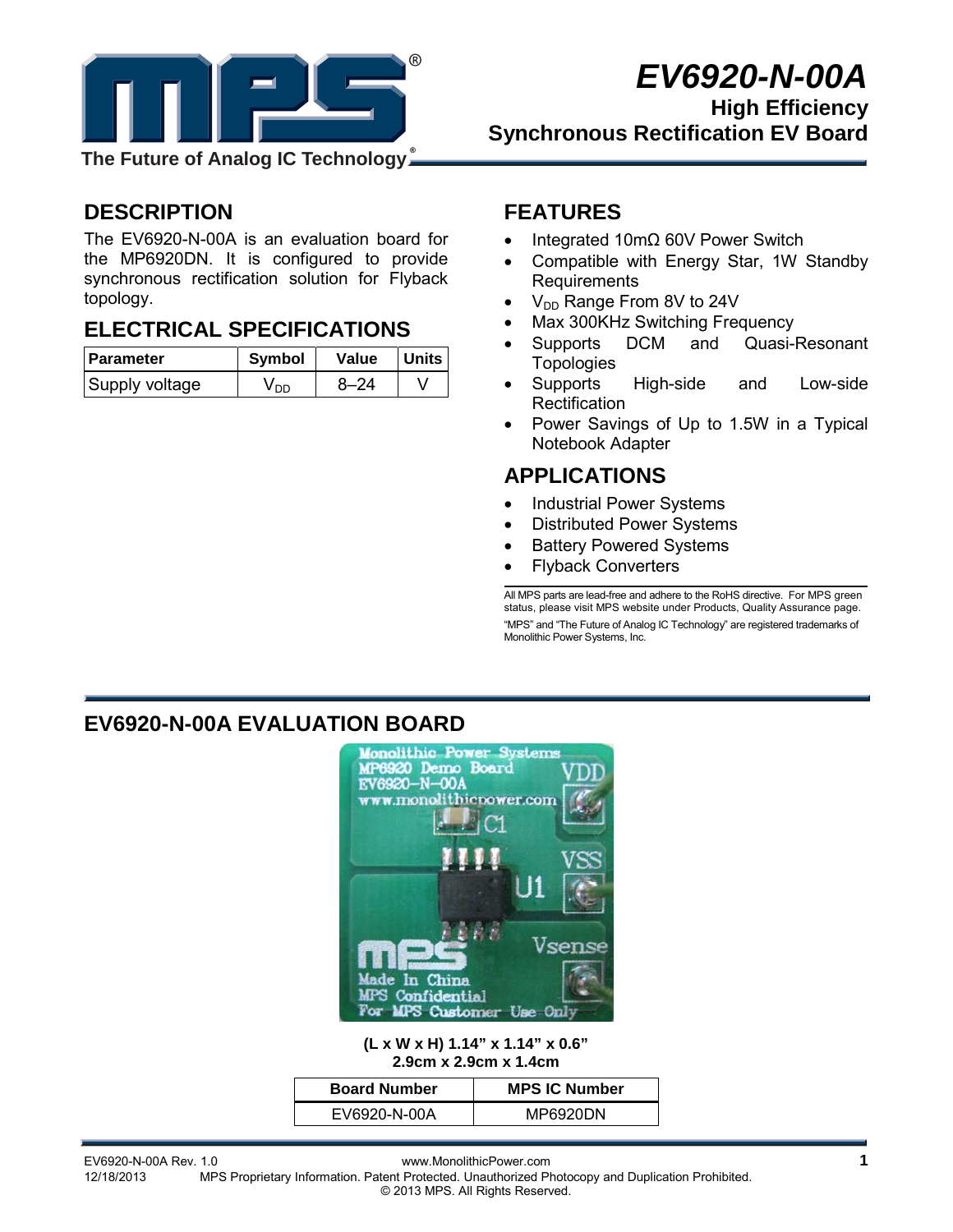# **EVALUATION BOARD SCHEMATIC**

كالع



# **EV6920-N-00A BILL OF MATERIALS**

| Qty | Ref            | Value    | <b>Description</b>             | Package |            | Manufacturer   Manufacturer P/N |
|-----|----------------|----------|--------------------------------|---------|------------|---------------------------------|
|     | C <sub>1</sub> | 2.2uF    | Ceramic Cap. 25V X7R           | 0805    | muRata     | GRM21BR71E225KA73L              |
|     | U1             | MP6920DN | Smart Synchronous<br>Rectifier | SOIC8   | <b>MPS</b> | MP6920DN                        |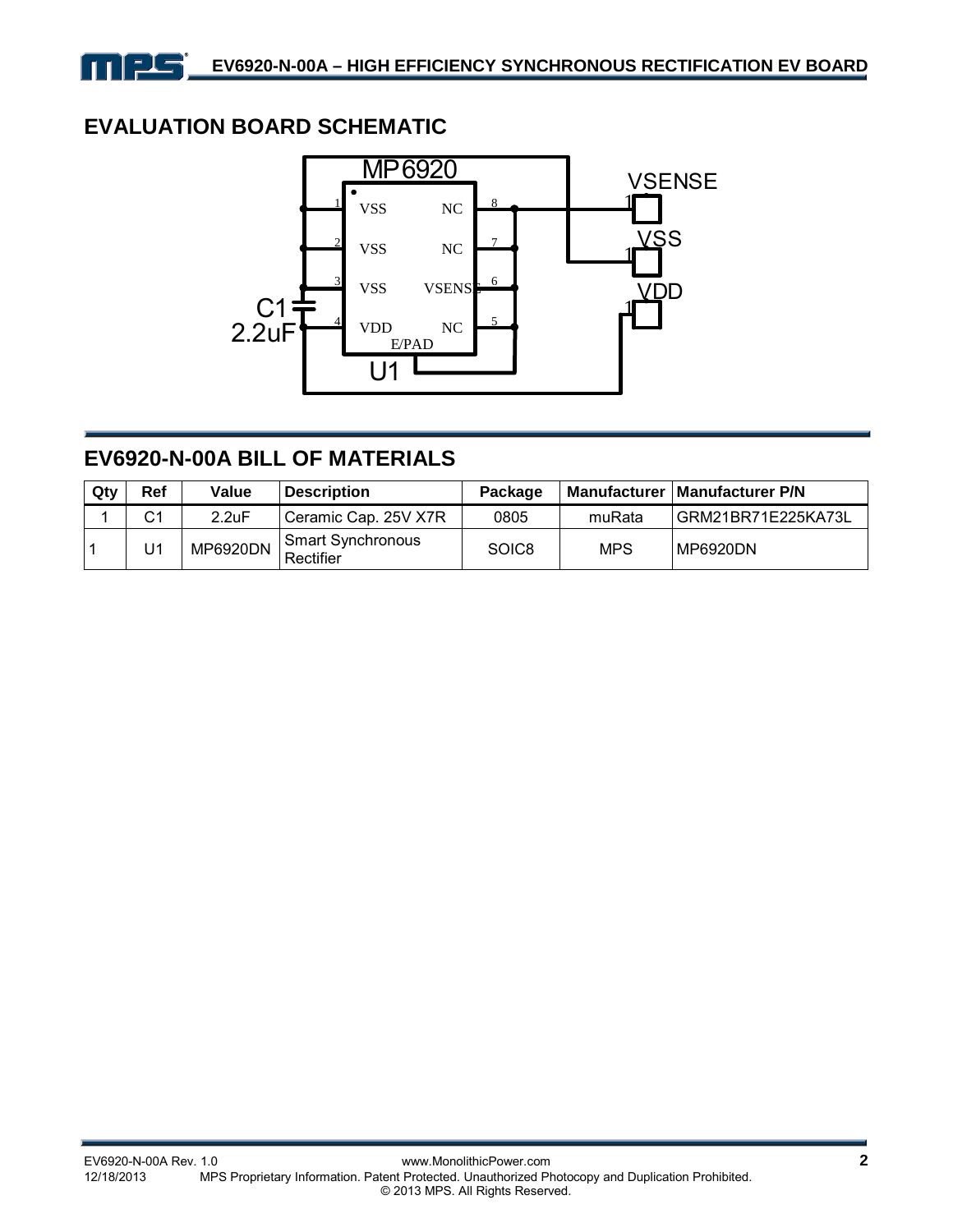

### **PRINTED CIRCUIT BOARD LAYOUT**



Figure 1—Top Silk Layer **Figure 2—Top Layer** 





**Figure 3—Bottom Layer**